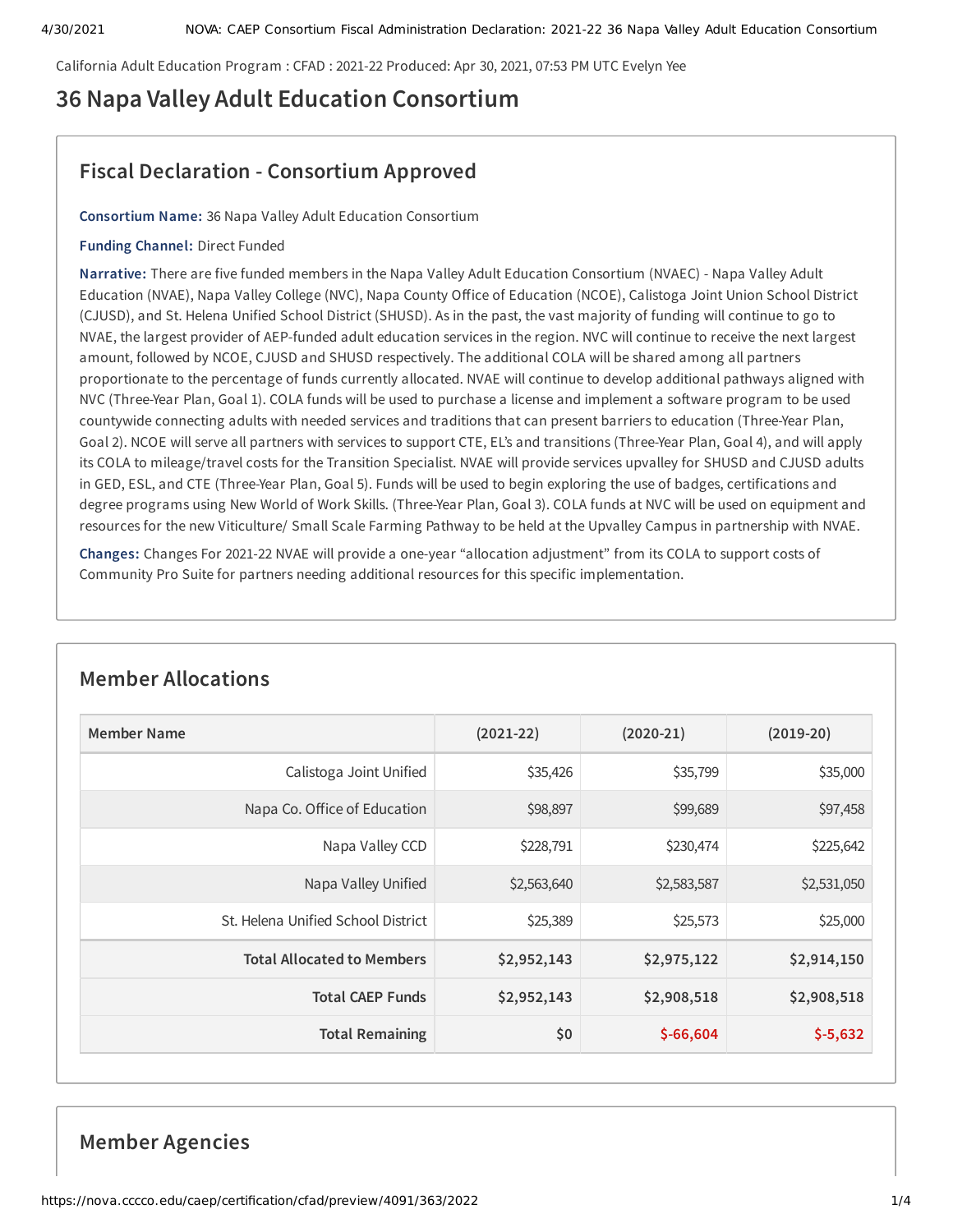| <b>Member Agency</b>               | Member Type                         | Contact                                       | Phone                       |
|------------------------------------|-------------------------------------|-----------------------------------------------|-----------------------------|
| Napa Valley CCD                    | <b>District</b>                     | Robert Parker                                 | (707) 256-7175              |
| <b>Napa Valley Unified</b>         | Unified School District             | Evelyn Yee                                    | $(707)$ 303-4018            |
| Calistoga Joint Unified            | Unified School District             | Maureen Hester                                | (707) 942-4703 ext:<br>6890 |
| Napa Co. Office of Education       | County Office of Education<br>(COE) | Kelly Bucy Napa County Office of<br>Education | $(707)$ 253-6833            |
| St. Helena Unified School District | Unified School District             | Andrea Stubbs                                 | (707) 326-8770              |

## **Certification & Assurances**

By clicking "Approve" on the approval cards below, you are certifying the CFAD as well as confirming that you and ALL consortium members agree to the Assurances listed below.

## **Assurances**

 $\blacksquare$ 

## **Membership & Decision-Making**

- I certify that any community college district, school district, or county office of education, or any joint powers authority consisting of community college districts, school districts, county offices of education, or a combination of these, located within the boundaries of the adult education region shall be permitted to join the consortium as a member (EC 84905 (a) (b). (See Membership Box above).
- I certify that only members as described above (and in EC 84905) are allowed to join my consortium as members and participate in decision making and approvals whether in a public meeting, or via the NOVA planning, budgeting & expense reporting system.
- I certify that as a condition of joining a consortium, as a member, I shall commit to reporting any funds (as described in EC 84916) available to that member for the purposes of education and workforce services for adults and the uses of those funds through the annual Program Area exercise in NOVA for reporting leveraged funds, and instructional hours.
- I certify that as a member of the consortium my district shall be represented only by an official designated by the governing board of the member (EC 84905 (c)).
- I certify that as a member of the consortium, I shall participate in any decision made by the consortium (EC 84905 (d)(1)  $(A)).$
- I certify that all decision made by the consortium and its members is final (EC 84905 (d)(1)(F)).
- I certify that I will adhere to the consortium rules and procedures and, as agreed upon by the consortium members, to any additional by-laws, charters, etc.

## **Public Meetings**

- I certify that a proposed decision is considered at an open, properly noticed public meeting of the consortium at which members of the public may comment (EC 84905 (d)(1)(B)).
- I certify that the consortium has provided the public with adequate notice of a proposed decision and considered any comments submitted by members of the public, and any comments submitted by members of the public have been distributed publicly (EC 84905  $(d)(1)(C)$ ).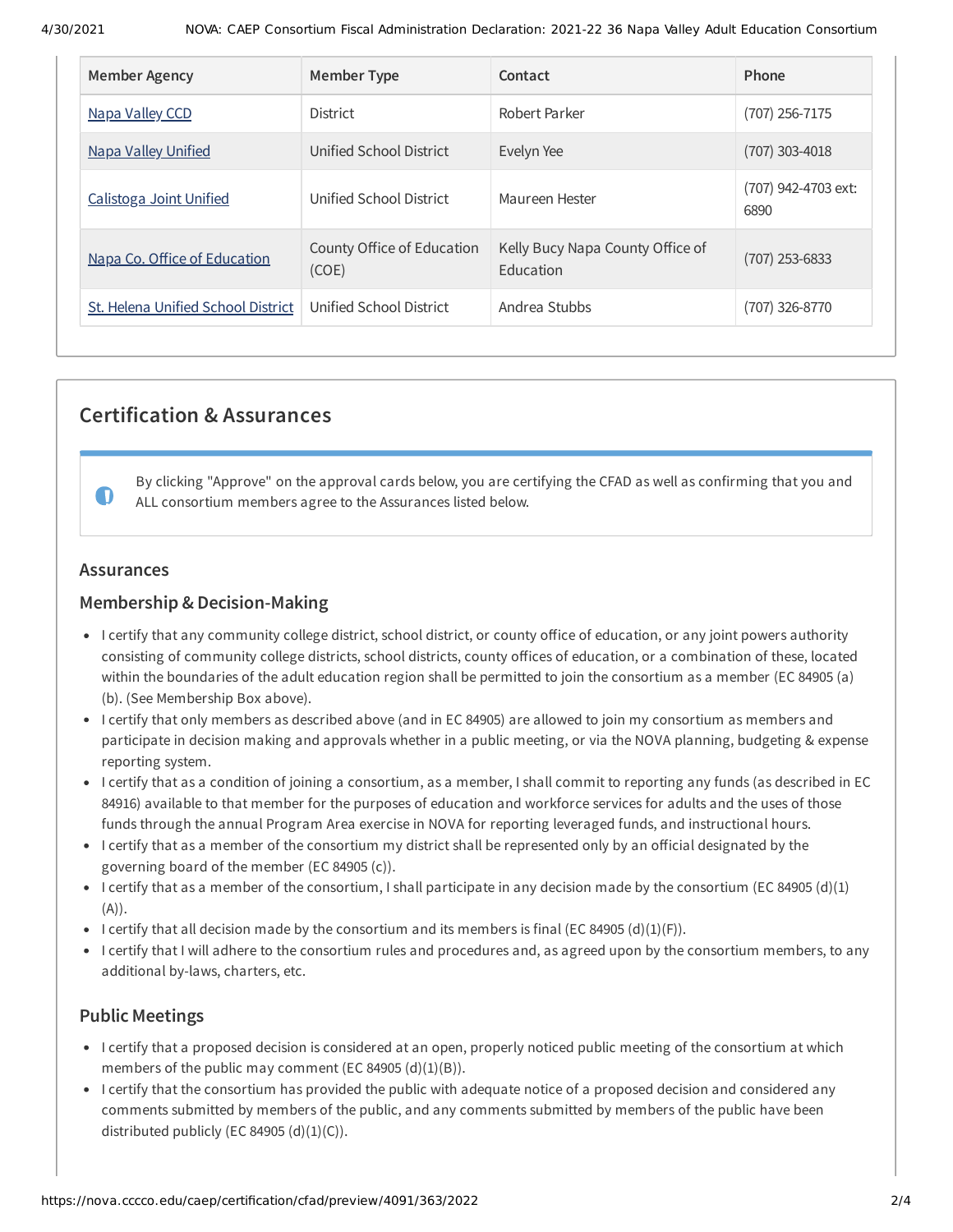- I certify that the consortium has requested comments regarding a proposed decision from other entities located in the adult education region that provide education and workforce services for adults (EC 84905 (d)(1)(D)(i)).
- I certify that the consortium has requested comments regarding a proposed decision from other entities located in the adult education region that provide education and workforce services for adults (EC 84905 (d)(1)(D)(i)).
- I certify that the consortium has considered input provided by pupils, teachers employed by local educational agencies, community college faculty, principals, administrators, classified staff, and the local bargaining units of the school districts and community college districts before it makes a decision (EC 84905  $(d)(1)(E)$ ).
- I certify that in addition to the meeting requirements listed in EC 84905, and as agreed upon by the consortium members, that I will follow the public meeting requirements listed in the Ralph M. Brown Act as the Brown Act applies to the governing body of any "local body created by state or federal statute." (Ed. Code, section 54952.)

## **Reporting Requirements**

- I certify that I will participate in completing and updating any consortium long range and/or short range planning efforts and/or budget work plans (EC 84906, 84914(a)).
- I certify that all CAEP expenses have been expended in the CAEP seven program areas, and services provided are consistent with the 3-year plan, the annual plan, and my district's work plan & budget as submitted in NOVA (EC 84913 (1-7), 84906, 8914(a)).
- I certify that my expenditures of CAEP funds match the objectives/activities included in the annual plan and the member work plan (EC 84906, 84914(a)).
- I certify that my expenditures of CAEP funds adhere to the allowable uses of funds as identified in the CAEP Fiscal Management Guide.
- I certify that I will report student level enrollment data and outcomes as prescribed by the State CAEP Office (EC 84920).
- I certify that I will share financial expenditure and progress reports with the members of my regional consortium.
- I certify that I understand that as a member if I do not meet any of these items I have certified, I will be deemed an ineffective member which may result in a loss or reduction of CAEP funding (EC 84914(b)).
- I certify that all CAEP expenses have been expended only for the education of persons 18 years of age or older (EC 84901(a)).

## **Calistoga Joint Unified - Member Representative**

## **Maureen Hester**

Director of Business Services [mhester@calistogaschools.org](mailto:mhester@calistogaschools.org) (707) 942-4703 ext: 6890

## Approved by Maur een Hester

## **04/12/2021 08:53 AM PDT**

## **Napa Co. Oice of Education - Member Representative**

**Kelly Bucy** Director of Fiscal Services [kbucy@napacoe.org](mailto:kbucy@napacoe.org) (707) 253-6833

#### Approved by Kelly Bucy Napa County Office of Education

#### **04/12/2021 08:53 AM PDT**